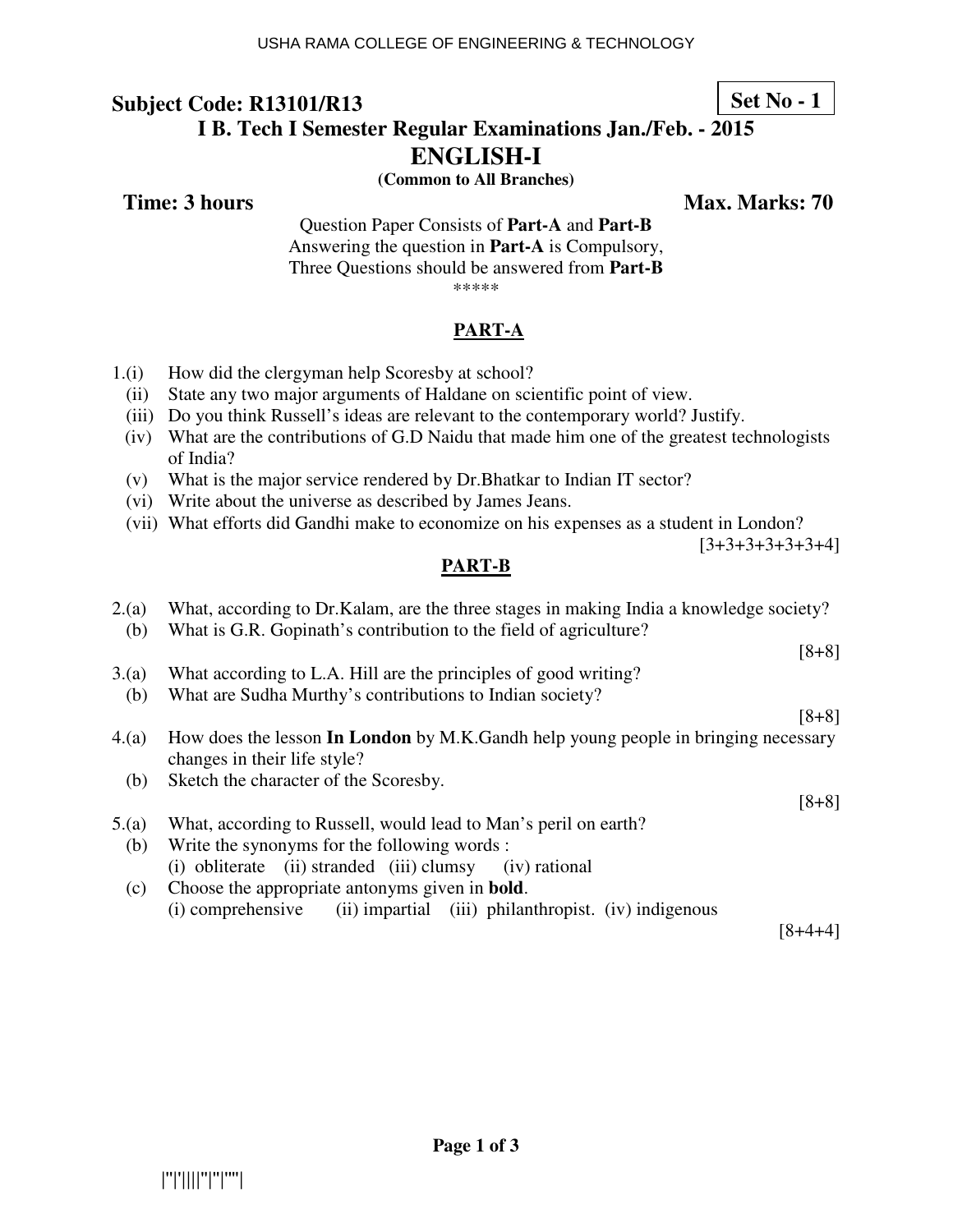## **Subject Code: R13101/R13**

- 6.(a) Correct and rewrite the following sentences. (i) Rahul did the work just now. (ii) Shilpa is in this field since 5 years.
	- (iii) They worked very hardly to win the finals.
	- (iv) Sanju could able to comprehend this passage well.
	- (b) Fill in the blanks with appropriate **pronouns**:
		- (i) She did all the work in the kitchen with the help of ------ servant maid , while \_\_\_\_\_\_\_ children were watching a program on TV.
		- (ii) He deserved ---------- punishment; and he knows -------.
	- (c) Use appropriate **prepositions** to fill in the blanks.
		- (i) I searched for you \_\_\_\_\_\_\_\_ your department and also looked for you \_\_\_\_\_ your table.
		- (ii) He is grateful ---------- his master---------- many favours.
	- (d) Fill in the blanks with **adverb** and **adjective forms** of the words given in parenthesis.
		- (i) She is an  $\frac{1}{\sqrt{2}}$  is an  $\frac{1}{\sqrt{2}}$  girl and so she answers very  $\frac{1}{\sqrt{2}}$ . (intelligence)
		- $(ii)$  He is a \_\_\_\_\_\_\_\_\_\_\_\_\_\_ and behaves \_\_\_\_\_\_\_\_\_\_\_\_\_\_\_\_\_\_\_\_\_\_\_ (fool)

 $[4+4+4+4]$ 

- 7.(a) Use the following **phrases** in your own sentences.
	- (i) give up
	- (ii) put off
	- (iii) up with the lark
	- (iv) join the bandwagon
	- (b) Fill in the blanks with **articles** if necessary:
		- (i) I have \_\_\_\_ laptop and \_\_\_\_\_ ipod
		- (ii) Which is ----------- longest river in India?
		- (iii) Leela is ------------ untidy girl.
	- (c) Match the words in Column A with their **meanings** in Column

| <b>Column A</b> | <b>Column B</b>       |
|-----------------|-----------------------|
| Pique           | Strong liking         |
| (ii) Penchant   | Praised               |
| (iii) Unbiased  | To stimulate interest |
| (iv) Acclaimed  | Fair                  |
|                 | Helter-skelter        |

## **Set No - 1**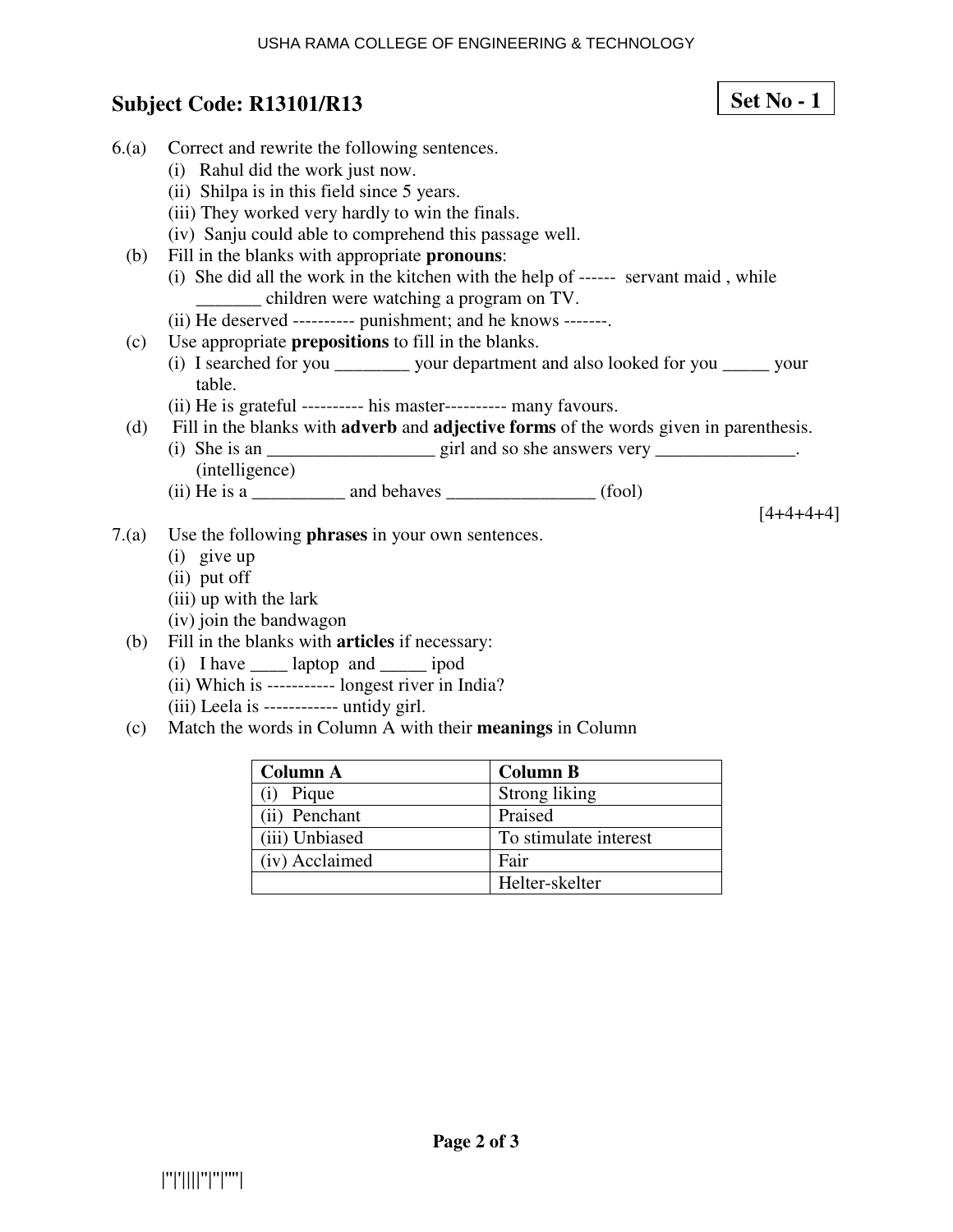### **Set No - 1**

7.(d) Write the summary of the following passage in about 50 words:

We all know what we mean by a "good" man. The ideally good man does not drink or smoke, avoids bad language, converses in the presence of men only exactly as he would if there were ladies present, believes in God, attends prayers regularly and holds the correct opinion on all subjects. He has a wholesome horror of wrong-doing and realizes that it is our painful duty to castigate sin. He has a still greater horror of wrong thinking, and considers it the business of the authorities to safeguard the young against those who question the wisdom and the views generally accepted by middle-aged, successful citizens. Apart from his professional duties, at which he is assiduous, he spends much time in good social and humanitarian works: he may encourage patriotism and military training; he may promote industry, sobriety and virtue among wage earners and their children by seeing to it that failures in these respects receive due punishment; he may be a trustee of a university, works to promote quality education and prevents an illjudged respect for learning from allowing the employment of professors with revolutionary ideas. Above all, of course, his "morals" in the narrow sense must be flawless.

 $[4+4+4+4]$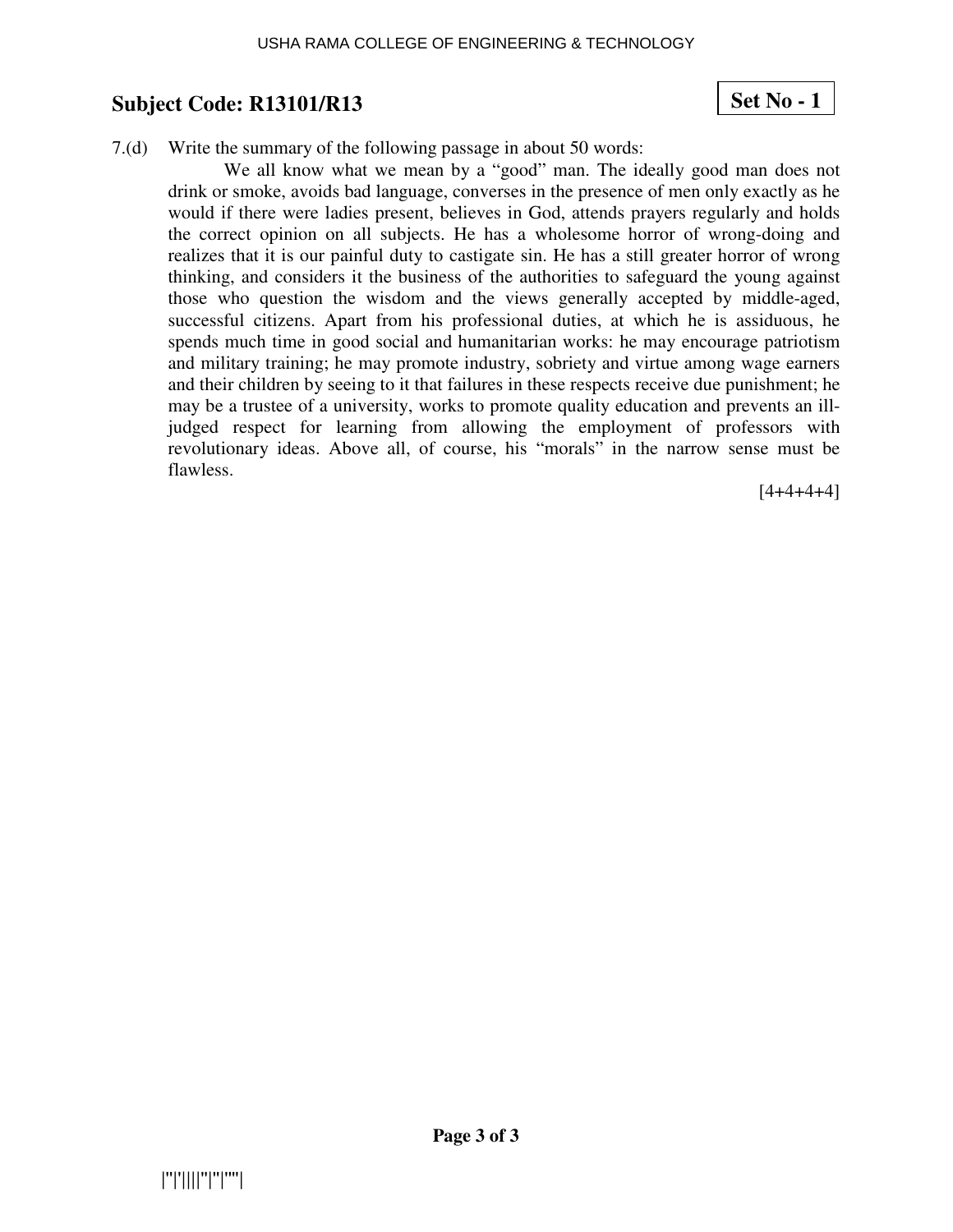## **Set No - 2**

## **I B. Tech I Semester Regular Examinations Jan./Feb. - 2015 ENGLISH-I**

**(Common to All Branches)** 

**Time: 3 hours Max. Marks: 70 Max. Marks: 70** 

Question Paper Consists of **Part-A** and **Part-B** Answering the question in **Part-A** is Compulsory, Three Questions should be answered from **Part-B** \*\*\*\*\*

### **PART-A**

- 1.(i) Sketch the character of Scoresby?
	- (ii) What does Gandhi mean when he says, 'I began the speech of Pitt's. But Mr.Bell rang the bell of alarm in my ear and I awoke'
	- (iii) Do you think Russell's ideas are relevant to the contemporary world?
	- (iv) Give a gist of Sudha Murthy's philanthropic work.
	- (v) Give an account of the character of Gopinath.
	- (vi) How according to Kalam can we generate wealth?
	- (vii) How according to L.A.Hill does reading help one to become a good writer?

[3+3+3+3+3+3+4]

### **PART-B**

- 2.(a) What were the three phases of Gandhi's life **In London**? Explain
	- (b) Give an account of Naidu's attitude towards education.

[8+8]

[8+8]

- 3.(a) What according to Abdul Kalam are the factors that constitute a knowledge society?
- (b) What are the two accidents described by James Jeans?
- 4.(a) Why does the author say 'the sun is dying' and how does it affect the human life?How can physical science help this situation ?
	- (b) Write an account on Dr.Vijay Bhatkar's contributions in bringing ICT to masses.

[8+8]

- 5.(a) Write about the consequences of atomic bombing in the second world war. What does Russell suggest to avoid wars in future?
	- (b) Write a paragraph on 'Green House Effects'.
	- (c) Write an email to your e-bay sales team requesting them to give the procedure of buying a mobile from their website along with the details of the models and warranty issues.

[8+4+4]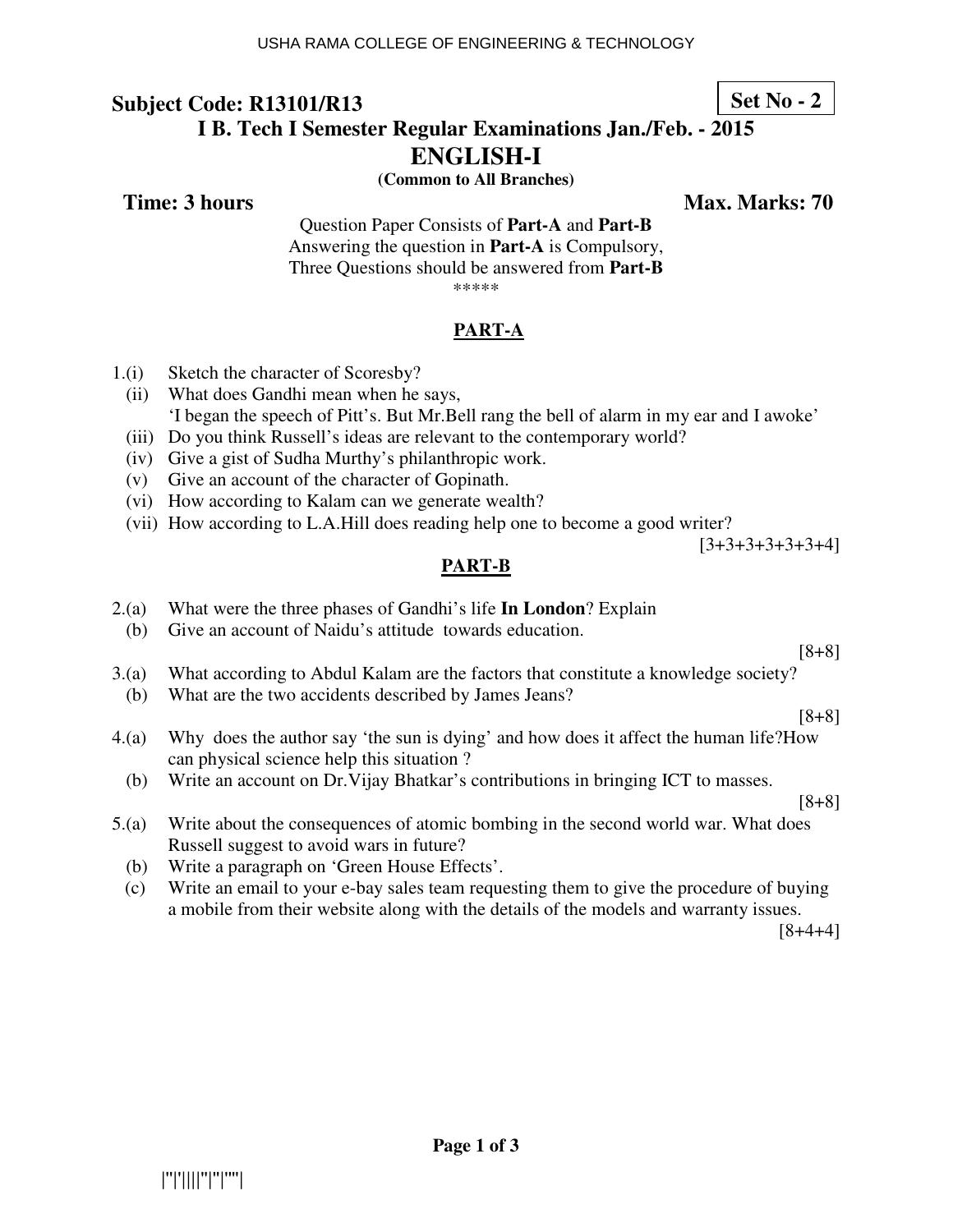**Set No - 2**

# **Subject Code: R13101/R13**

| 6(a)  | Write the synonyms for the following words:                                              |                 |             |
|-------|------------------------------------------------------------------------------------------|-----------------|-------------|
|       | (ii) wandering<br>(iii) courageous<br>(i) vital                                          | (iv) modesty    |             |
| (b)   | Choose the appropriate <b>antonyms</b> for the words in bold:                            |                 |             |
|       | (i) The teacher is <b>unbiased</b> in her assessment.                                    |                 |             |
|       | (a) understanding (b) impartial (c) significant                                          | (d) bases       |             |
|       | (ii) Dr. Bhatkar is an <b>acclaimed</b> global leader in computing.                      |                 |             |
|       | (a) praised (b) unbelievably (c) luckily (d) potentially                                 |                 |             |
|       | (iii) Dr. Sudha Murthy has an impressive demeanour.                                      |                 |             |
|       | (a) Love for mankind (b) generosity (c) appearance and behaviour                         |                 | (d) pious   |
|       | (iv) Mr. Naidu was so <b>passionate</b> about education.                                 |                 |             |
|       | (a) native like (b) exotic (c) dislike (d) strong love                                   |                 |             |
| (c)   | Correct and rewrite the following sentences:                                             |                 |             |
|       | (i) One of Rahul's friends are in the United States.                                     |                 |             |
|       | (ii) You must enjoy when you are alone.                                                  |                 |             |
|       | (iii) Each of the soldiers get the reward.                                               |                 |             |
|       | (iv) I want to know where are you going.                                                 |                 |             |
| (d)   | Use appropriate <b>prepositions</b> to fill in the blanks.                               |                 |             |
|       | (i) ________ I was waiting for my brother, she was looking ___________ her friends.      |                 |             |
|       | (ii) They are very angry ________ the students but I am not happy _________ the way they |                 |             |
|       | expressed it.                                                                            |                 |             |
|       |                                                                                          |                 | $[4+4+4+4]$ |
| 7.(a) | Fill in the blanks with <b>articles</b> :                                                |                 |             |
|       | (i) Do you see ---------- blue sky?                                                      |                 |             |
|       | $(ii)$ He is ------------ honest man.                                                    |                 |             |
|       | (iii) I met --------------- European at the university.                                  |                 |             |
|       | $(iv)$ ----------- Bible is a holy book.                                                 |                 |             |
| (b)   | Fill in the blanks with suitable pronouns.                                               |                 |             |
|       | (i) Here is --------- book. Take --------- away.                                         |                 |             |
|       | (ii) Train up ---------- child in the way--------- should go.                            |                 |             |
| (c)   | Match the words in Column A with their meanings in Column B                              |                 |             |
|       |                                                                                          |                 |             |
|       | <b>Column A</b>                                                                          | <b>Column B</b> |             |

| Column A       | <b>Column B</b>  |
|----------------|------------------|
| (i) grassroots | inbuilt          |
| (ii) emulate   | flourish         |
| (iii) inherent | fundamental      |
| (iv) prosper   | imitate          |
|                | Love for mankind |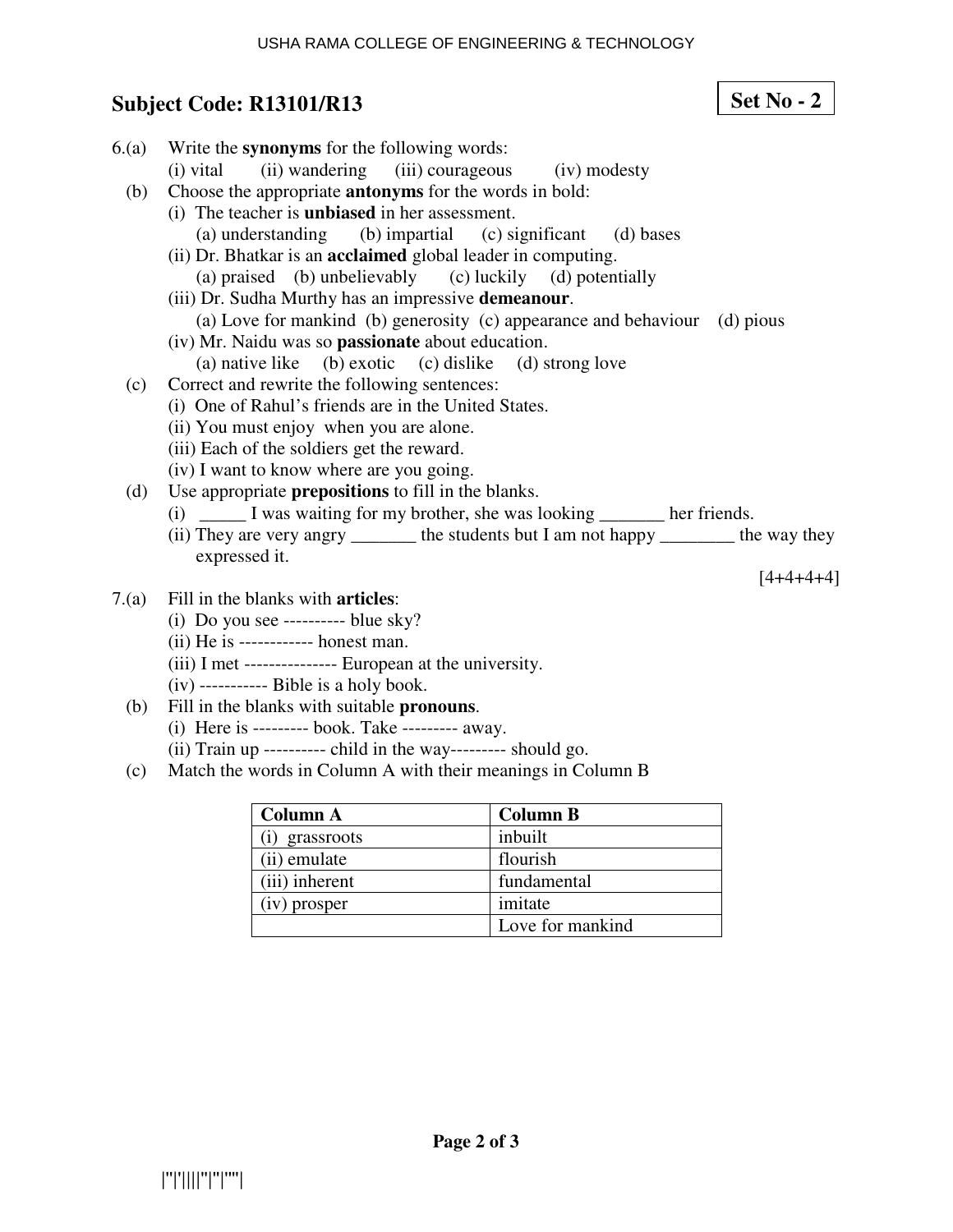## **Set No - 2**

#### 7.(d) Write the summary of the following passage in about **50 words**:

From housing to farming to healthcare to travel to clothing; everything that the present human society uses with such ease and comfort has been improved through experiments, application of mind and enterprise. Clothing from winter garments to Burqas to polo caps to sarees to Kimono to Dhotis to western suits, all have gone through a process of evolution and innovation. Today, in the globalized world, one sees myriad varieties of clothing people use. The variation is due to weather conditions, overhang of culture, economic status and religion. Just as all items—from medicines to safety razors to aero-planes have a history behind them, clothing has a history of it's own. Apart from the purely functional needs, clothing represents our sense of fashion, aesthetics and beauty. The most eventful periods in the history of clothing were the nineteenth and twentieth centuries. It is interesting to know why it was so. Before the winds of democracy swept through Europe, and capitalist markets developed in eighteenth century Europe, people were rather too orthodox in their dresses. Mass-produced textiles and clothing had not entered the market. So, one could not experiment with clothes, even if one attempted to. Rigid feudal society was conformist giving little leeway for any sort of innovation in clothing.

 $[4+4+4+4]$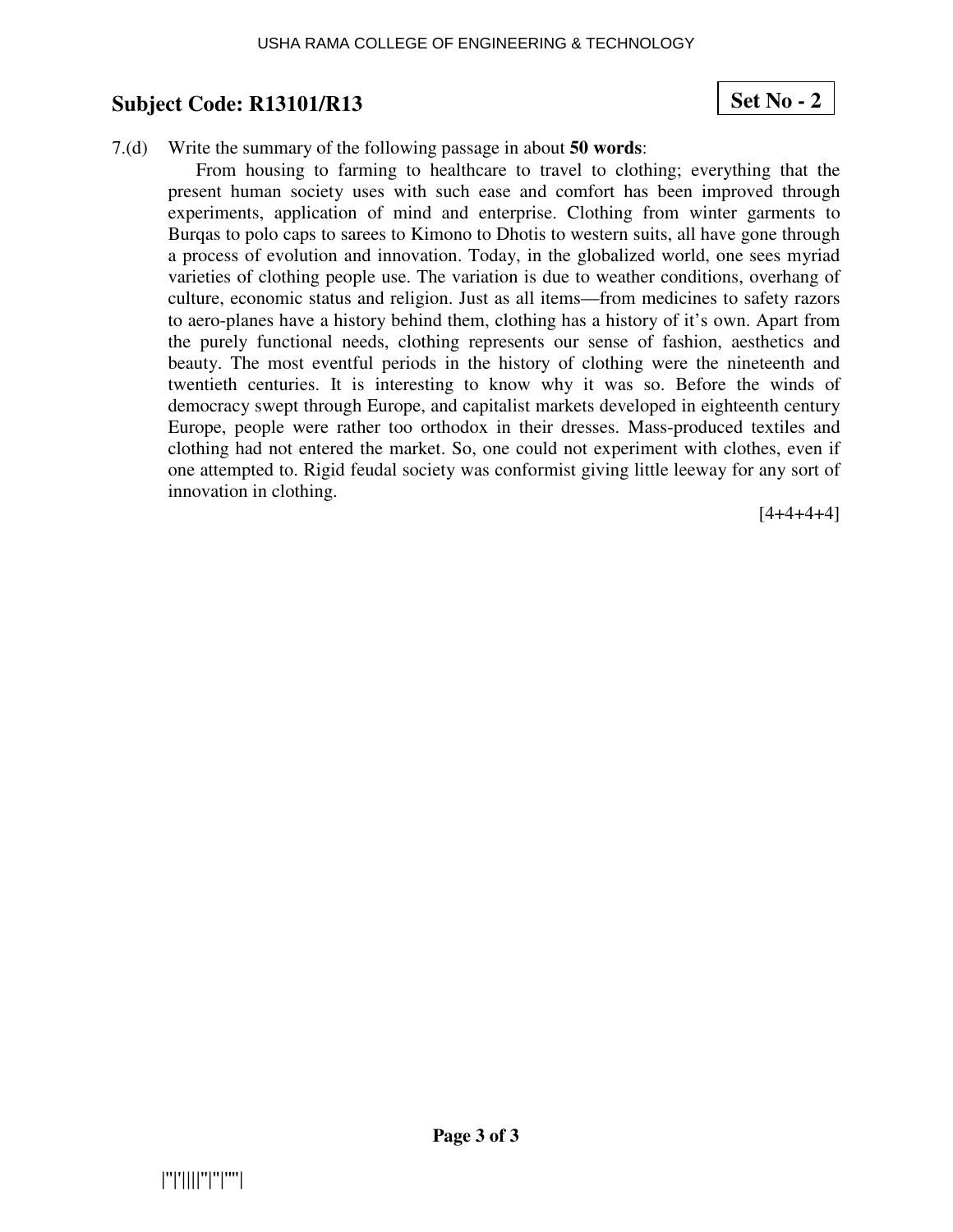### **I B. Tech I Semester Regular Examinations Jan./Feb. - 2015 ENGLISH-I**

**(Common to All Branches)** 

**Time: 3 hours** Max. Marks: 70

[3+3+3+3+3+3+4]

Question Paper Consists of **Part-A** and **Part-B** Answering the question in **Part-A** is Compulsory, Three Questions should be answered from **Part-B** \*\*\*\*\*

#### **PART-A**

- 1.(i) What were the changes Gandhi adapted in order to become an English gentleman?
- (ii) How according to Abdul Kalam can India become a super power?
- (iii) What are the physical conditions required for life to exist?
- (iv) Give an account of G.D.Naidu's childhood.
- (v) How did Gopinath's headmaster influence him?
- (vi) What is the problem that Russell says is "stark, dreadful, and inescapable"?
- (vii) Present L.A.Hill's views on reading.

#### **PART-B**

| 2.(a)<br>(b) | Give an account of Gandhi's experiences In London as a student.<br>Write about Sudha Murthy's life and career.                  |
|--------------|---------------------------------------------------------------------------------------------------------------------------------|
|              | $[8+8]$                                                                                                                         |
| 3(a)         | What are the views of Haldane about science?                                                                                    |
| (b)          | Present the character of the clergyman in the lesson, 'Luck'                                                                    |
|              | $[8+8]$                                                                                                                         |
| 4(a)         | Write the summary of "The scientific point of view" by J.B.S. Haldane.                                                          |
| (b)          | What does India need to stay ahead in the global supercomputer race?                                                            |
|              | $[8+8]$                                                                                                                         |
| 5.(a)        | Do you think the happenings in 'Luck' could be real? Give reasons to support your<br>answer.                                    |
| (b)          | Write a speech on "Importance of Technical Education in India".                                                                 |
| (c)          | Write a letter to a 'Fast Track transport company' complaining that the goods sent by                                           |
|              | them were damaged in the transit.                                                                                               |
|              | $[6+6+4]$                                                                                                                       |
| 6(a)         | Write the synonyms for the following words.                                                                                     |
| (b)          | (ii) repulse (iii) sarcastic (iv) profoundly<br>(i) accomplish<br>Choose the appropriate <b>antonyms</b> for the words in bold. |
|              | (i) The leader is <b>unrivalled</b> because of his philanthropic nature.                                                        |
|              | (b) has enemies (c) no enemies<br>(a) loveable<br>(d) friends                                                                   |
|              | (ii) Dr. Bhatkar is an <b>acclaimed</b> global leader in computing.                                                             |
|              | (a) praised (b) unbelievably (c) luckily (d) potentially                                                                        |
|              | (iii) Dr. Sudha Murthy has a remarkable.                                                                                        |
|              | (a) Love for mankind (b) generosity (c) appearance and behaviour (d) pioused                                                    |
|              | (iv) Mr. Naidu was so <b>passionate</b> about education.                                                                        |
|              | (a) native like (b) exotic (c) dislike (d) strong love                                                                          |

|''|'||||''|''|''''|

#### **Set No - 3**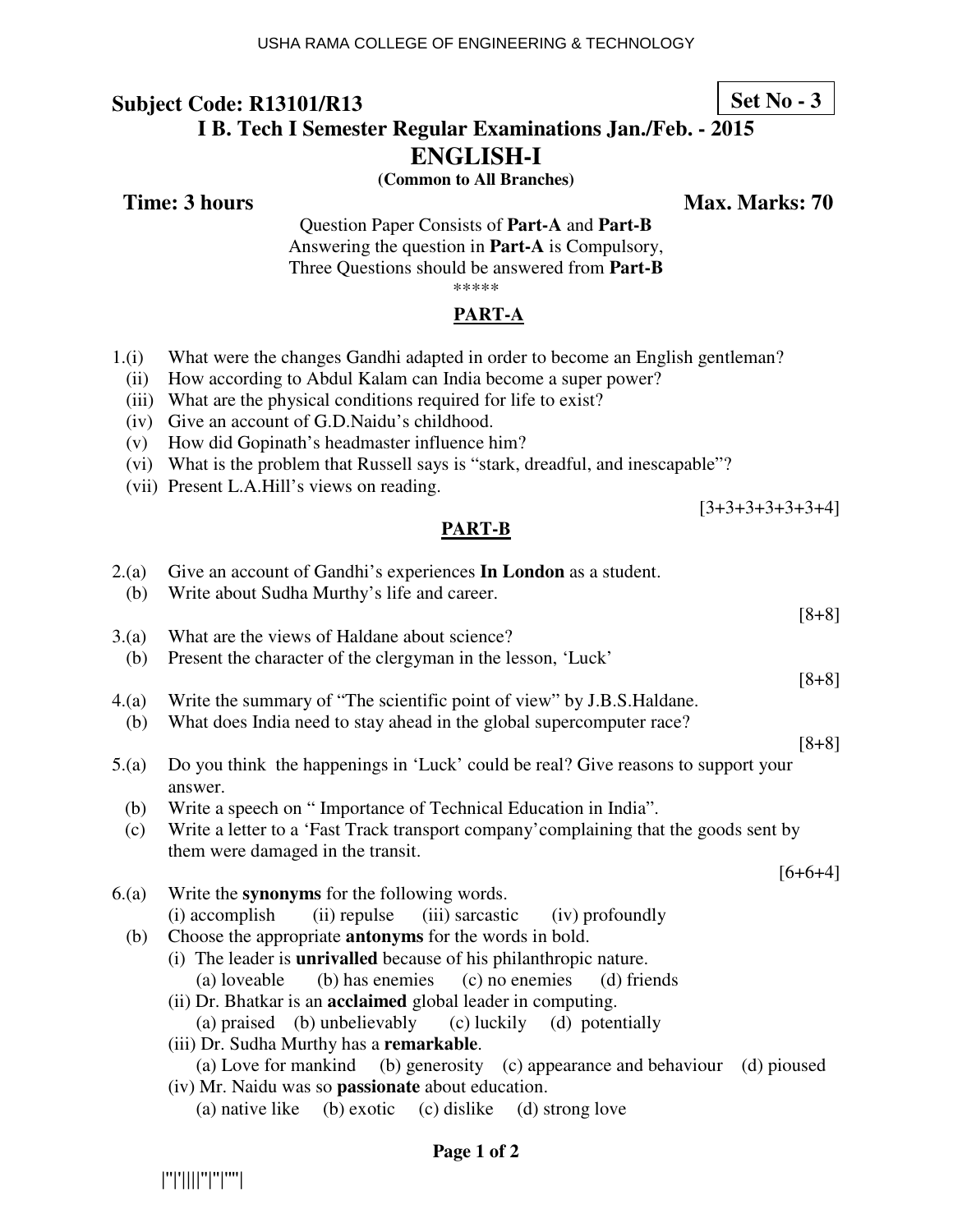## **Subject Code: R13101/R13**

6.(c) Correct and rewrite the following sentences: (i) The price of vegetables is more than meat. (ii) He is more cleverer than his brother. (iii) Each of the brothers get the profit in their business. (iv) The train arrived before they reached the station. (d) Use appropriate **prepositions** to fill in the blanks: (i) They are very angry \_\_\_\_\_\_\_ the students but I am not happy \_\_\_\_\_\_\_\_ the way they expressed it. (ii) The baby is \_\_\_\_\_\_ the cradle and mother is sleeping \_\_\_\_\_\_\_ the cot.  $[4+4+4+4]$ 7.(a) Fill in the blanks with suitable **verb forms**. (i) It ------------ (rain) while the boys------------ (play) (ii) She ---------- this place a year ago. (leave) (iii) The king as well as the soldiers ------------- the victory now. (celebrate) (b) Fill in the blanks with **adverb and adjective forms** of the words given in parenthesis. (i) It is an \_\_\_\_\_\_\_\_\_\_\_\_\_\_\_\_\_ washing machine. It turns off \_\_\_\_\_\_\_\_\_\_\_\_\_\_\_\_\_\_\_. (automation) (ii) She is very \_\_\_\_\_\_\_\_\_\_\_\_\_\_\_\_\_. She spoke very \_\_\_\_\_\_\_\_\_\_\_\_\_\_\_\_\_\_\_\_ in front of the audience. (confidence) (c) Match the words in Column A with their meanings in Column B Column A Column B

| Column A        | Column B        |
|-----------------|-----------------|
| passion         | consequent      |
| bustle          | Lot of interest |
| $(iii)$ impish  | noisy           |
| (iv) successive | mischievous     |
|                 | pioneer         |

(d) Write the summary of the following passage in about **50 words**:

One of our most difficult problems is what we call discipline and it is really very complex to explain, to be understood and followed. You see, society feels that it must control or discipline the citizen, shape his mind according to certain religious, social, moral, ethical, economic and national or patriotic patterns. Is discipline necessary at all is the question that hangs on the minds of every youth? Please listen carefully. Don't immediately say YES or NO. Most of us feel, especially while we are young, that there should be no discipline, that we should be allowed to do whatever we like and we think, that is freedom. But merely to say that we should not be free and should be restricted by any norms or rules, has very little meaning without understanding the whole problem of discipline. The keen athlete is disciplining himself the whole time, isn't he? His joy in playing games and the very necessity to keep fit makes him go to bed early, refrain from smoking, eat the right food and generally observe the rules of good health. His discipline and punctuality is not an imposition but a natural outcome of his enjoyment of athletics. Hence, if you need to be successful in your career or life you have to be disciplined.

 $[4+4+4+4]$ 

**Set No - 3**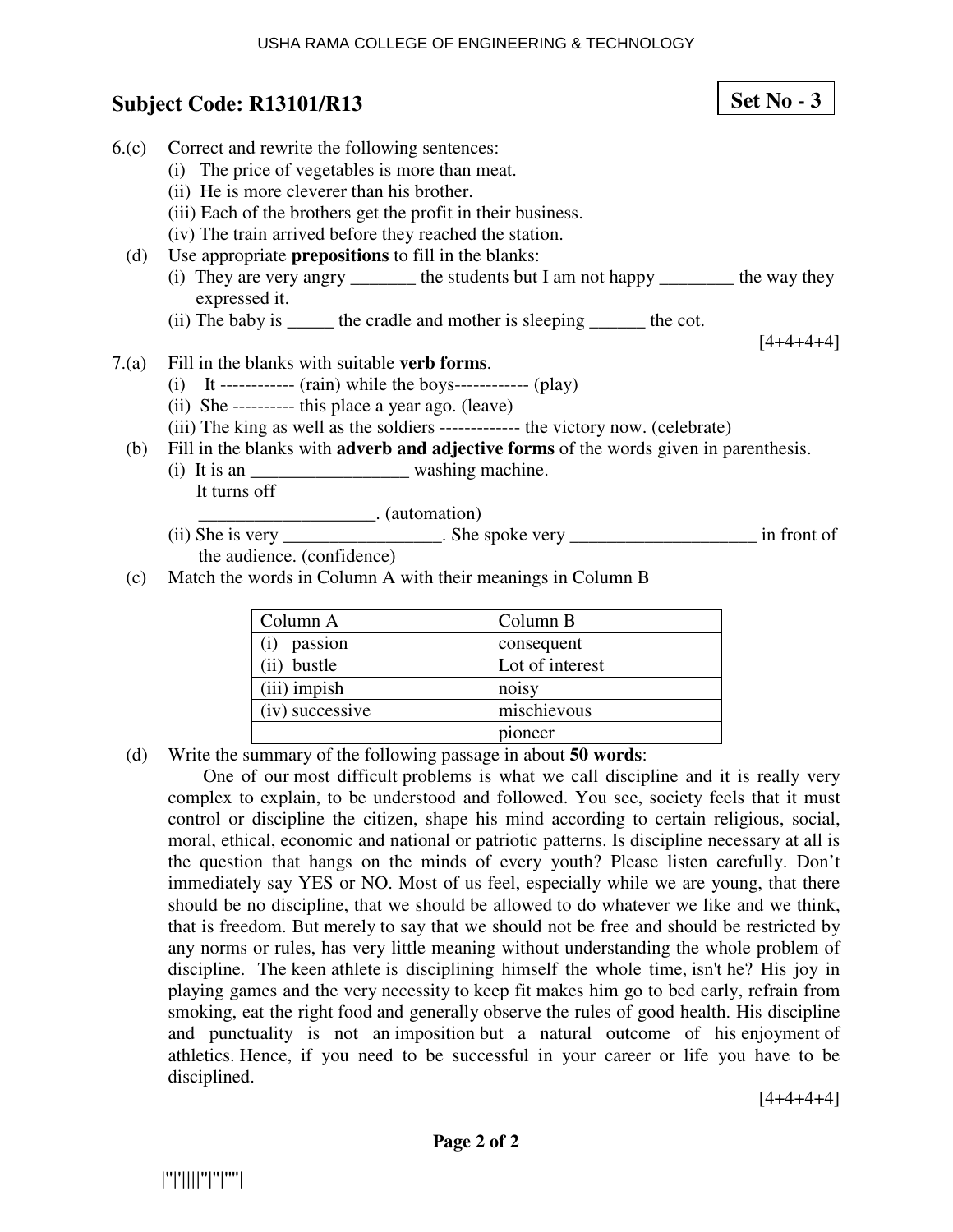### **Set No - 4**

## **I B. Tech I Semester Regular Examinations Jan./Feb. - 2015 ENGLISH-I**

**(Common to All Branches)** 

**Time: 3 hours Max. Marks: 70 Max. Marks: 70** 

Question Paper Consists of **Part-A** and **Part-B** Answering the question in **Part-A** is Compulsory, Three Questions should be answered from **Part-B** \*\*\*\*\*

#### **PART-A**

- 1.(i) What made Gandhi think that he had to economize on his expenses during his stay in London?
	- (ii) What does J.B.S.Haldane want to tell us by giving the example of an American Negro?
	- (iii) Describe the incidents in war that won laurels to Scoresby with special reference to his ignorance.
	- (iv) Why was G.D.Naidu called the "Edison of India"?
	- (v) Give an account of the successful career of Gopinath.
	- (vi) Write about the earth and the life as described by James Jeans.
	- (vii) Do you think Russell's ideas are relevant to the contemporary world? Give reasons.

[3+3+3+3+3+3+4]

#### **PART-B**

- 2.(a) What are the circumstances that made Gandhiji to realize that it is not necessary to imitate others? Realizing so, what changes did he make in his lifestyle in London?
	- (b) Write about Sudha Murthy's achievements.

[8+8]

- 3.(a) What does Abdul Kalam say about making India a knowledge society ? What are the factors that make India a super power?
- (b) How does J.B.S.Haldane insist both a judge and a scientist to be impartial?

[8+8]

- 4.(a) Summarise L.A.Hill's suggestions to a person who wants to become a good writer.
- (b) What are the major contributions of Dr.Vijay Bhatkar's in bringing ICT to masses?

[8+8]

- 5.(a) Justify Russell's statement that the 'world is full of conflicts'
- (b) Write an email to your customers about the launching of new products of your company. You are working as a sales person of Season's cosmetics, Andheri, Mumbai.
- (c) Use the following phrases your own sentences.
	- (i) look into
	- (ii) fall through
	- (iii) make up
	- (iv) to break the ice

 $[6+6+4]$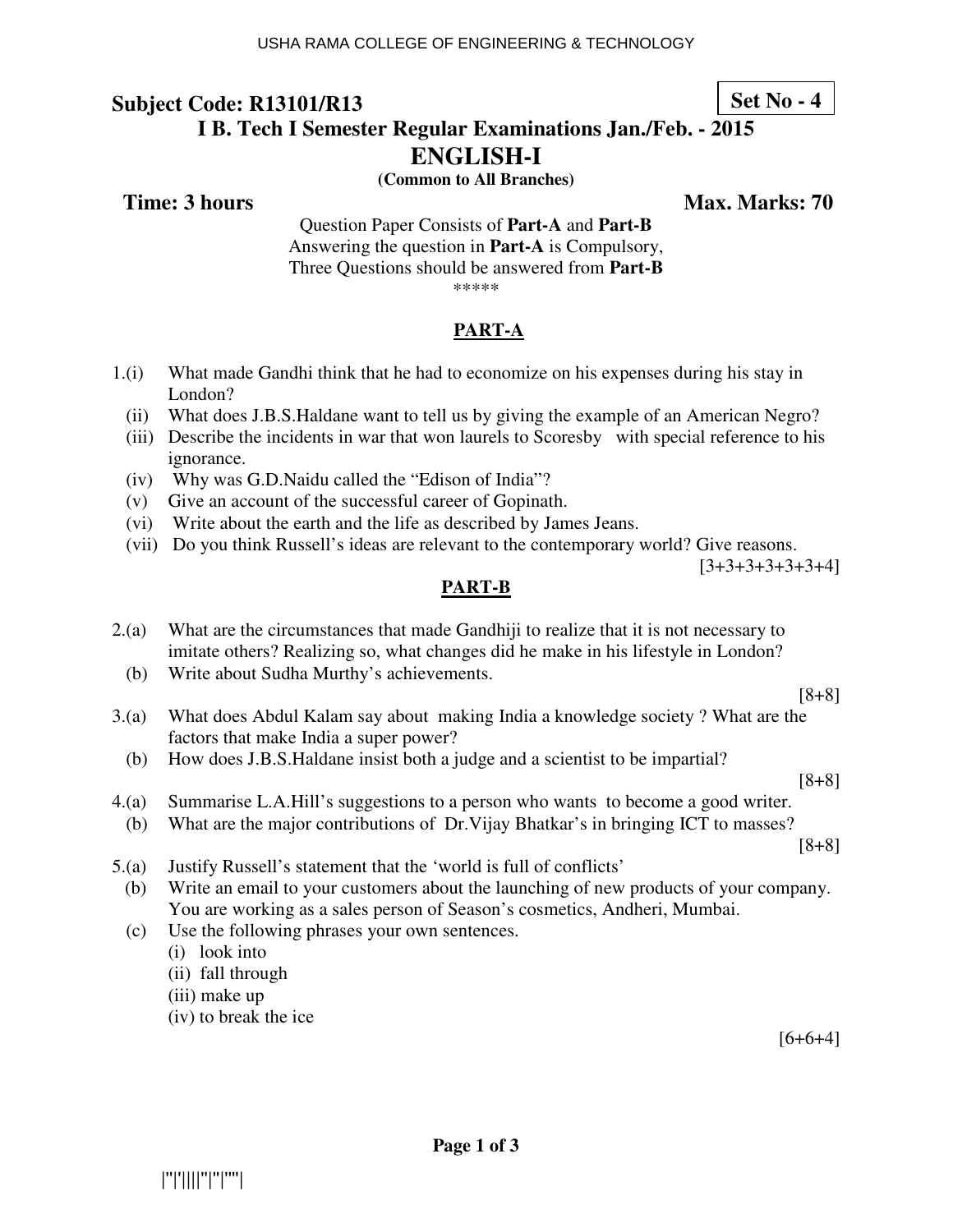**Set No - 4**

## **Subject Code: R13101/R13**

| 6(a)  | Write the <b>synonyms</b> for the following words:                                            |
|-------|-----------------------------------------------------------------------------------------------|
|       | (i) perpetual (ii) deployment (iii) aberrant (iv) arbitrary                                   |
| (b)   | Fill in the blanks with appropriate <b>pronouns</b> :                                         |
|       | The boys were playing cricket for ____________ school. They were practicing cricket with      |
|       | the help of ___________ coach. The school will continue ___________ as the coach for the next |
|       | match if __________ win the game.                                                             |
| (c)   | Use appropriate prepositions to fill in the blanks.                                           |
|       | (i) _______ I was waiting for my brother, she was looking _________ her friends.              |
|       | (ii) There are many historical places _______ India. Most of them are ______ the banks of     |
|       | rivers.                                                                                       |
| (d)   | Correct and rewrite the following sentences:                                                  |
|       | (i) The price of mangoes are high.                                                            |
|       | (ii) He discussed about the matter with his friend.                                           |
|       | (iii) Lalit had visited the museum last week.                                                 |
|       | (iv) The baby has been crying since two hours.                                                |
|       | 14+4+4+4 <sup>-</sup>                                                                         |
| 7.(a) | Write the <b>noun forms</b> of the following words:                                           |
|       | $(i)$ confirm $(ii)$ relate $(iii)$ deploy $(iv)$ punish                                      |
| (b)   | Fill in the blanks with articles, if necessary.                                               |
|       |                                                                                               |

- (i) Copper is ---------- useful metal.
- (ii) Can you play ------------ flute.
- (iii) Mr. Smith is ----------- American.
- (iv) ---------- Ganges is a holy river.
- (c) Match the words in Column A with their meanings in Column B

| <b>Column A</b>  | <b>Column B</b>       |
|------------------|-----------------------|
| emulate          | Path maker            |
| (ii) sericulture | Strong liking         |
| (iii) pell-mell  | Raising of silk worms |
| (iv) pioneer     | imitate               |
|                  | Helter-skelter        |